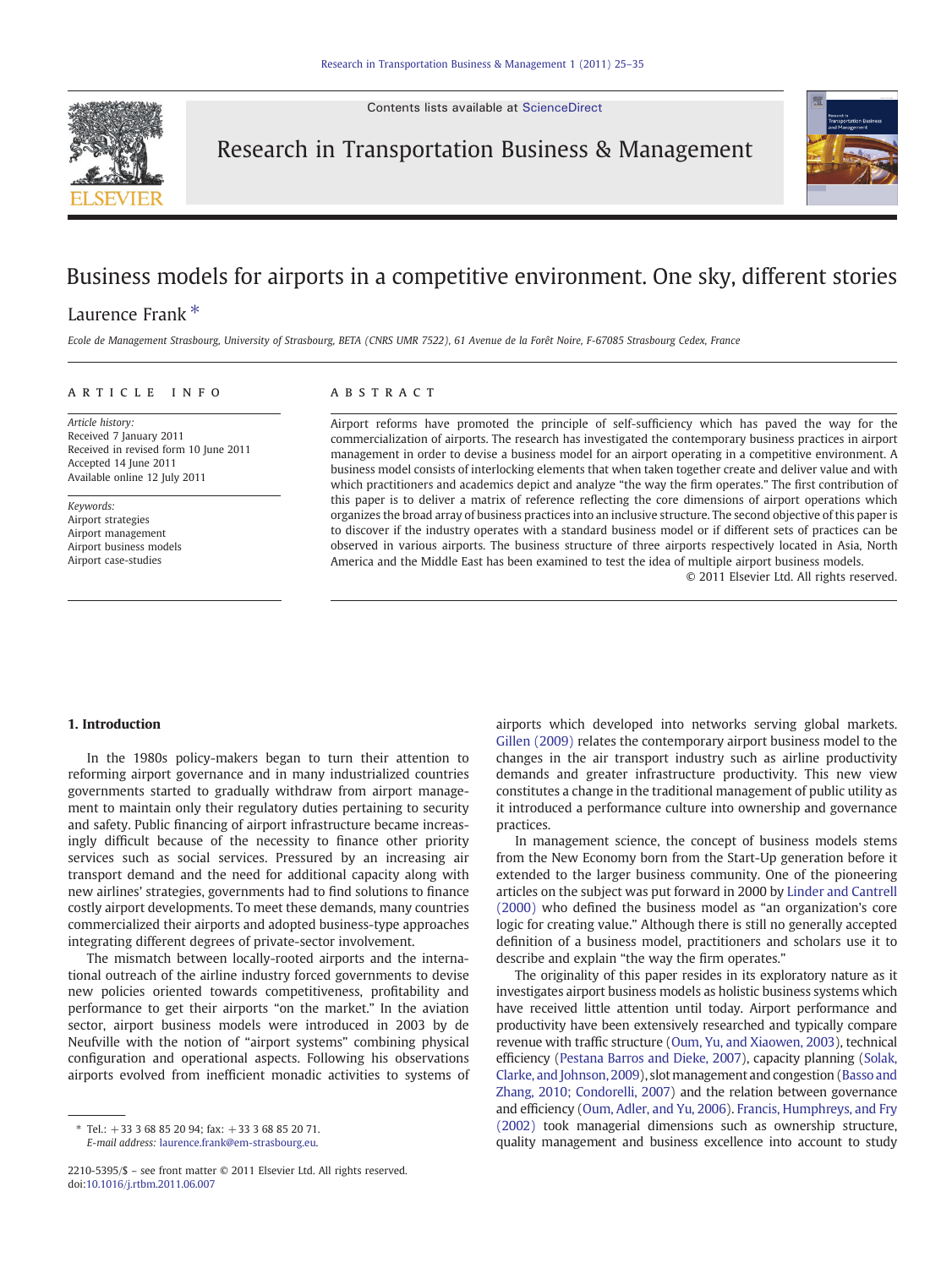the benchmarking of airport performance. As few studies have examined the business structure in its entirety to assess an airport's global output, the business model concept was deemed appropriate in order to capture what matters in the airport business today.

Two central themes are developed in this paper. First, the airport business model builds on a matrix of reference gathering the core dimensions of airport operations in a competitive environment. Second, airports worldwide are endowed with the same mission but vary in terms of scale, function and outreach, and the heterogeneity of these structures is likely to produce multiple business models. Thus, this research is aimed at discussing if the industry operates with a standard model or if the sets of practices observed in various airports shape different business models. Before the three case-studies and their salient features are outlined, the methodology supporting this exploratory field research is presented. The next section then reviews the business model theory and the distinctive attributes of airport operations in order to see if the specifics of the airport industry lead to a sectorized business model. The elements supplied by the case-studies are subsequently analyzed with this theoretical airport business model matrix in order to distinguish similar from diverging business practices. These results will be discussed in the final section to establish whether a standard business model prevails in the airport industry or if several models co-exist as a result of a heterogeneous business environment.

#### 2. Methodology

The aim is to delve into three airport reform experiences to investigate business practices implemented to make airports profitable. It is not intended to generalize the results produced by a sample of three airports or seek theory-building, as the state-of-the-art of airport business models research is in its early days. The exploratory nature of this study required an empirical approach and case-studies were deemed relevant for the information that was sought. To collect the greatest variety of practices, the sampling of airports was based on diversification by location and institutional set-up (governance-mix). Once permission was obtained from all airport authorities and Civil Aviation officials, two-week visits were scheduled in each airport. In 2008 and 2009, several rounds of semi-structured interviews with employees from different functions and levels were conducted and a standard questionnaire designed to cover the widest array of business practices and areas of concern was used. Interview time was used to inventory practices and discuss with the interviewees specific issues or aspects the questionnaire did not include but which were critical for the airport business. The content of interviews was supplemented with corporate documents, press clippings and governmental publications to obtain a complete picture of the business system. An analysis of the interview data and company documents enabled the development of a more focused understanding of each airport's accomplishments and challenges. The questionnaire included for instance questions on the airport's status quo ante stage, guiding strategy, details on stakeholders identity and ex post achievements so as to cover a before to after period. The data collection revealed that profitability and financial information were sensitive topics in the airport industry as well as details pertaining to the strategic alliances established to operate in joint ventures. All names of actors and places are fictitious at the request of contributors who felt that disclosing information could be prejudicial to the relations between the various business partners.

### 3. Business model theory

A business model can be best understood as interlocking elements that when taken together create and deliver value ([Johnson,](#page--1-0) [Christensen, and Kagermann, 2008; Linder and Cantrell, 2000;](#page--1-0) [Verstraete and Jouison-Laf](#page--1-0)fitte, 2009). This concept underpins two major preoccupations: 1. Who is the customer? How do we make

money in this business? How can we deliver value to customers at an appropriate cost? [\(Magretta, 2002\)](#page--1-0) 2. How to create value out of the bundle of resources possessed by the company? [Ness and Brechin](#page--1-0) [\(1988\)](#page--1-0) refer to the concept of "organizational technology" which is broadly defined and includes not only the machines and other hardware organizations use to achieve their ends, but also the skills, knowledge, training of employees; the approaches, strategies, and procedures utilized; and even the characteristics of the objects (inputs and outputs) on which work is performed (p.256). [Miller \(1998\)](#page--1-0) added "configuration" to technology as a distinctive feature to explain the firm's performance through "the degree to which an organization's elements are orchestrated and connected by a single theme." [Chesbrough \(2003\)](#page--1-0) observed that the utility of the business model lies in its capacity to convert technical decisions into financial returns. The literature offers several representations of business models including various components from which were extracted the following seven consensual axes:

- 1. Customer value proposition defines the job to be done to solve a problem, fulfills an important need for the target consumer or capitalizes on market power. [Lindgart, Reeves, Stalk, and Deimler](#page--1-0) [\(2009\)](#page--1-0) looked at this proposition from another standpoint: "what compromises does our business model force customers to make? Why are nonusers or defectors dissatisfied with our offering?"
- 2. Key profit formula estimates the returns of the revenue model, the cost structure, the margin model and the resource velocity. [Linder](#page--1-0) [and Cantrell \(2000\)](#page--1-0) observed that today's customers are more educated and more demanding, experimenting new ways to do business, not all of which have a positive impact on margins.
- 3. Stakeholder rewards predict compensation of all actors involved and more specifically money-suppliers.
- 4. Key resources encompass valuable assets possessed by the firm such as people, technology, products equipment, information, partnerships and brand. The value of the firm's tangible and intangible assets was put forward by Edith Penrose in 1956 in her seminal work giving birth to the Resource-Based Theory. This theory established the relationship between resources and a competitive advantage.
- 5. Key processes explain the value created out of the organization of activities including processes, traditions, norms, routines and metrics.
- 6. Network value refers to the output of working with other players to influence a new industry and can be decisive in building up a competitive advantage ([Linder and Cantrell, 2000](#page--1-0)). According to [Morris, Schindehutte, and Allen \(2005\),](#page--1-0) positioning within a value network can be a critical factor in value creation.
- 7. Innovation/breakthrough: [Johnson et al. \(2008\)](#page--1-0) stated that innovation is a major constituent of the business model and recommend capitalizing on a game-changing opportunity to increase profitability.

Several representations and constituents of business models can be found in the literature but it was observed that the above seven building blocks tend to reflect a consensus among scholars. Nevertheless, the specifics of air transport operations suggest that there is more to the airport business model than these seven building blocks. Airport operations are subject to other considerations such as the power of regulators, governance-mix, risk management and externalities. As a result, it was decided to include them in the airport business model to reflect the core dimensions of airport management.

### 4. Airport industry's peculiarities

Traditionally, airports used to view airlines as their primary customer because airlines have historically been their main source of income. Airport revenue stems from two types ofincome: 1. aeronautical revenue arising directly from the operation of the aircraft, the